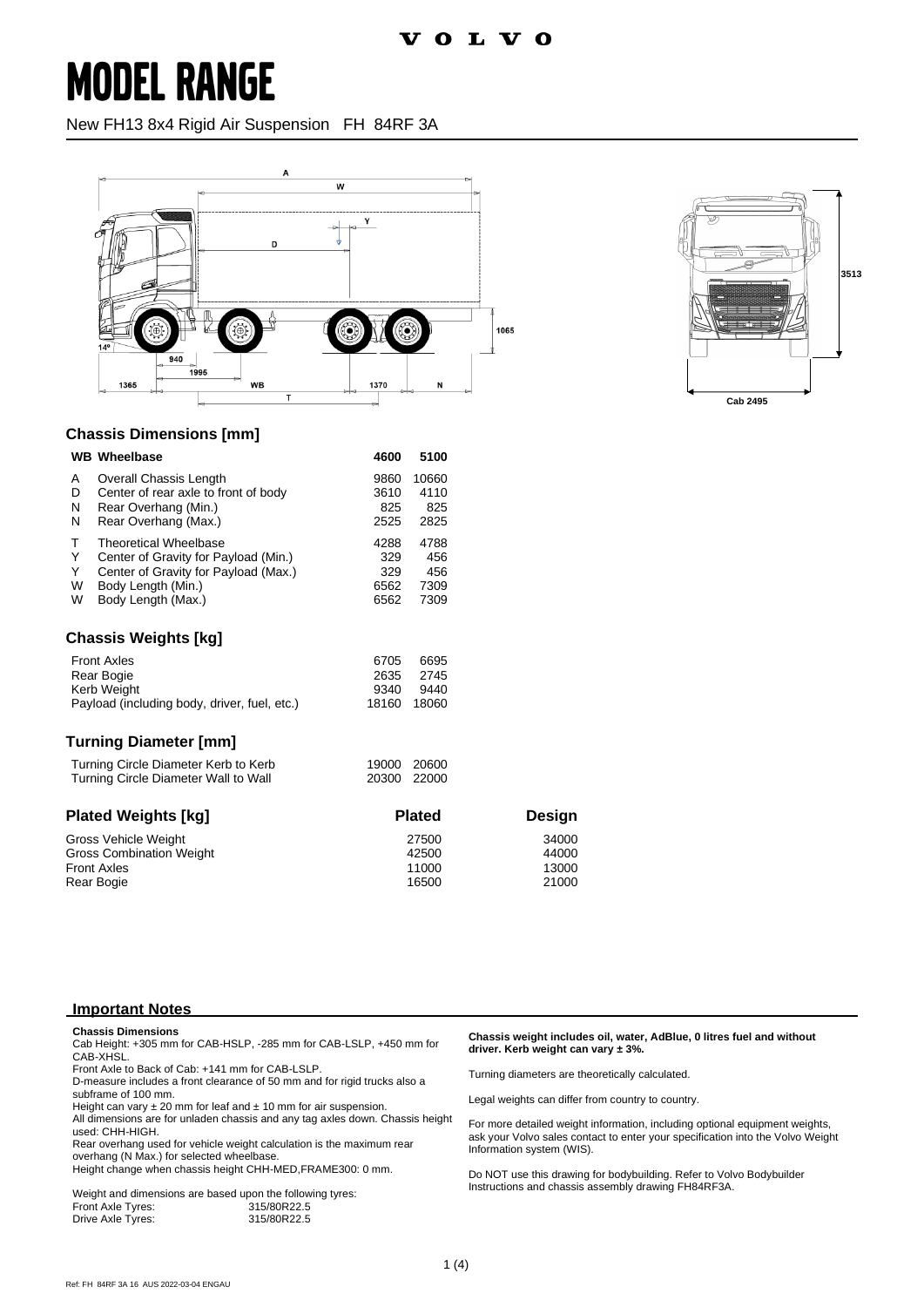Min volume 415l

## **MODEL RANGE**

### New FH13 8x4 Rigid Air Suspension FH 84RF 3A

| <b>Core components</b> |  |  |  |
|------------------------|--|--|--|
|------------------------|--|--|--|

| ■ CHH-HIGH                                                              | Chassis Height (high) approx. 1025-1050mm (depending on                                                                                                                                                                                           |                                                                                   | Max volume 415                                                                                                                                                                                                                                                       |
|-------------------------------------------------------------------------|---------------------------------------------------------------------------------------------------------------------------------------------------------------------------------------------------------------------------------------------------|-----------------------------------------------------------------------------------|----------------------------------------------------------------------------------------------------------------------------------------------------------------------------------------------------------------------------------------------------------------------|
|                                                                         | tyre selection)                                                                                                                                                                                                                                   | ∎ UL-FUEL                                                                         | LHS fuel tank not fitted                                                                                                                                                                                                                                             |
| $RADD-GR$                                                               | Rear air suspension                                                                                                                                                                                                                               | ■ ADB032                                                                          | AdBlue tank 32 litres                                                                                                                                                                                                                                                |
| □ FH-LSLP5                                                              | Low Sleeper cab                                                                                                                                                                                                                                   | ∎ FCAP-L                                                                          | Fuel tank cap with lock                                                                                                                                                                                                                                              |
| $FH-SLP5$<br>$\square$ FH-XHSL5                                         | Sleeper cab<br>Globetrotter XL cab                                                                                                                                                                                                                | ∎ ESH-RIGH<br>□ ESH-VERT                                                          | Muffler horizontal, right exhaust outlet<br>Muffler horizontal, vertical exhaust outlet on right hand side                                                                                                                                                           |
| $\blacksquare$ EU5SCR-M                                                 | Eu5 SCR Selective Catalytic Reduction (mandatory)                                                                                                                                                                                                 | □ EXST-SSP                                                                        | Stainless steel exhaust stack                                                                                                                                                                                                                                        |
| ■ D13C500<br>$\Box$ D13C540                                             | Engine, 13C litre, 500hp, 2500nm<br>Engine, 13C litre, 540hp, 2600nm                                                                                                                                                                              | □ TRBR-HCR<br>$\square$ TRBR-STA                                                  | Hand controlled trailer brake, reduced pressure<br>Stationary trailer brake control                                                                                                                                                                                  |
| $\blacksquare$ EBR-VEB+                                                 | Volvo Engine Brake + (VEB+)                                                                                                                                                                                                                       | □ TRB-STRE                                                                        | Automatic trailer brake activation (stretch brake)                                                                                                                                                                                                                   |
| ■ AT2612F                                                               | Volvo I-shift-12 speed automatic transmission (2600nm)                                                                                                                                                                                            | ■ TL-LED                                                                          | LED tail lights                                                                                                                                                                                                                                                      |
| $\square$ ASO-C<br>$\square$ ASO-ULC                                    | Crawler gears<br>Ultra low crawler gears                                                                                                                                                                                                          | <b>Rims and Tyres</b>                                                             |                                                                                                                                                                                                                                                                      |
| RVC1                                                                    | Australian road friendly certification                                                                                                                                                                                                            | $\Box$ RT-AL<br>$\square$ RT-ALDP                                                 | 10 stud alloy disc rims (with long wheel studs)<br>10 stud dura-bright alloy disc rims (with long wheel studs)                                                                                                                                                       |
| $\Box$ RTH2610B<br>□ RTS2310A                                           | Volvo RTH2610B hub reduction rear axles<br>4 planet gears per hub<br>Axle rating: 26,000 kg<br>115 tonne train weight<br>(Application approved)<br>Single reduction tandem 23t GCW100t                                                            | □ RT-ALDPD<br>$\Box$ RT-ALDU<br>□ RT-ALP<br>□ RT-ALPDU<br>$\blacksquare$ RT-STEEL | 10 stud dura-bright alloy disc rims (with short wheel studs)<br>10 stud alloy disc rims (with short wheel studs)<br>10 stud polished alloy disc rims (with long wheel studs)<br>10 stud polished alloy disc rims (with short wheel studs)<br>10 stud steel disc rims |
| RTS2370B                                                                | Single reduction tandem 23t GCW70t                                                                                                                                                                                                                | □ SPWT-D<br>$\square$ SPWT-F                                                      | Spare rim & tyre equal to drive<br>Spare rim & tyre equal to steer                                                                                                                                                                                                   |
| <b>Packages</b>                                                         |                                                                                                                                                                                                                                                   | $\square$ SWCP-T2                                                                 | Transport mounted spare wheel                                                                                                                                                                                                                                        |
| <b>NFODE</b><br>□ INFOMED<br>□ INFONDF                                  | Information Platform with Dynafleet Support<br>Information Platform-Medium<br>Information Platform with Navigation & Dynafleet Support                                                                                                            | $\blacksquare$ JACK-12T<br>$\scriptstyle\Box$ JACK-15T                            | 12 tonne capacity jack with brace<br>15 tonne capacity jack and brace                                                                                                                                                                                                |
| <b>Chassis</b>                                                          |                                                                                                                                                                                                                                                   | ∎ TOOL-BAS<br>$\Box$ TOOLKIT                                                      | Basic tools<br>Tool kit complete                                                                                                                                                                                                                                     |
| ■ FST-PAR<br>$\square$ FST-PAR3                                         | Parabolic leaf spring front suspension<br>3 leaf parabolic front springs (stiffer than normal)                                                                                                                                                    | <b>DINFLAHOS</b>                                                                  | Tyre inflation hose (20 metres)                                                                                                                                                                                                                                      |
| EAL13.0                                                                 | Front axle rating: 13,000 kg                                                                                                                                                                                                                      | <b>Powertrain equipment</b>                                                       |                                                                                                                                                                                                                                                                      |
| $\square$ FAL16.0<br>$\Box$ FAL20.0                                     | Front axle load 16 tonnes<br>Front axle load 20 tonnes (Non Load Share Suspension)                                                                                                                                                                | $\blacksquare$ DRM-BE<br>$\square$ DRM-E                                          | Drive Mode - Balanced Economy<br>Drive Mode - Economy                                                                                                                                                                                                                |
| $\blacksquare$ LDFA                                                     | Load sharing front suspension                                                                                                                                                                                                                     | $\Box$ PVT-MAP                                                                    | Preview Topography Information (by a high resolution                                                                                                                                                                                                                 |
| ESTAB<br>$\square$ FSTAB2<br>$\square$ FSTAB3                           | Front stabilizer, normal stiffness<br>Front stabiliser bar increased stiffness<br>Heavy duty front stabiliser bar                                                                                                                                 | □ CRUIS-E                                                                         | commercial topography map)<br>Extended cruise control (additional fuel saving functions)                                                                                                                                                                             |
| RAL21                                                                   | Rear suspension load rating: 21,000 kg                                                                                                                                                                                                            | $\blacksquare$ CRUISEC<br>□ AMSO-AUT                                              | Cruise control<br>Manual gear shift in automatic mode.                                                                                                                                                                                                               |
| $\Box$ RAL26                                                            | Rear suspension load rating: 26,000 kg                                                                                                                                                                                                            | □ AVO-ENH                                                                         | AMT Vocational option - enhanced                                                                                                                                                                                                                                     |
| RSTAB3                                                                  | Heavy duty rear stabiliser bar                                                                                                                                                                                                                    | □ APF-ENH                                                                         | Enhanced I-shift PTO functions                                                                                                                                                                                                                                       |
| ■ EBS-MED                                                               | Electronic Brake System (EBS) contains<br>ABS, Traction control, Hill start aid                                                                                                                                                                   | ∎ TC-MAOH2                                                                        | High performance transmission cooler                                                                                                                                                                                                                                 |
|                                                                         | Diff lock control, Brake assist                                                                                                                                                                                                                   | ■ 2COM1080                                                                        | High volume air compressor                                                                                                                                                                                                                                           |
|                                                                         | Wheel brake monitoring, EBS status                                                                                                                                                                                                                | ∎ AIRIN-HI                                                                        | High air intake, roofline position                                                                                                                                                                                                                                   |
| $\square$ AUXPARK                                                       | Auxiliary parking brake                                                                                                                                                                                                                           | □ AIRIN-LO                                                                        | Low air intake, rear of cab position                                                                                                                                                                                                                                 |
| $\Box$ TRCO-12V                                                         | 24v to 12v trailer lighting voltage converter                                                                                                                                                                                                     | ∎ ACL1ST-S                                                                        | Air cleaner with two stage filter element                                                                                                                                                                                                                            |
| $\Box$ TABS-12                                                          | 24v to 12v trailer ABS voltage converter                                                                                                                                                                                                          | ■ 24AL120B                                                                        | High capacity alternator, 120 Ampere.                                                                                                                                                                                                                                |
| ■ FST8080                                                               | Frame section thickness 8mm                                                                                                                                                                                                                       | □ 24AL150B                                                                        | Alternator - 150 Amp                                                                                                                                                                                                                                                 |
| o Fil-EEEF<br>o Fil-FBEB<br>o Fil-FBEF<br>□ FIL-TXEB<br>$\Box$ Fil-txef | Liner (inner) from end of engine to end of frame<br>Liner (inner) - front of bogie to end of bogie<br>Liner (inner)- front of bogie to end of frame<br>Liner (inner) - trans x-mem to end of bogie<br>Liner (inner) - trans x-mem to end of frame | o Fuefe2lw<br>$\square$ PTER-DIN<br>$\Box$ PTER1400                               | Dual fuel filter, engine mounted with water separator-large<br>Power Take Off / splined shaft groove (female) DIN5462.<br>Rear engine mounted power-take-off with flange SAE 1410                                                                                    |
| $BBOX-L$                                                                | Battery box mounted on LHS chassis rail                                                                                                                                                                                                           | $\square$ HPE-F101<br>$\square$ HPE-F41                                           | F1-101 Hydraulic pump rear engine mounted<br>F1-41 Hydraulic pump rear engine mounted                                                                                                                                                                                |
| ■ 2BATT225                                                              | 2x225 Ah batteries                                                                                                                                                                                                                                | $\Box$ HPE-F51<br>$\square$ HPE-F61                                               | F1-51 Hydraulic pump rear engine mounted<br>F1-61 Hydraulic pump rear engine mounted                                                                                                                                                                                 |
| $\Box$ BATTAMP                                                          | Battery amperage indicator (in the DID)                                                                                                                                                                                                           | $\square$ HPE-F81                                                                 | F1-81 Hydraulic pump rear engine mounted                                                                                                                                                                                                                             |
| $MSWI-C$<br>$\square$ MSWI-R                                            | Isolation toggle switch LHS of chassis<br>Isolation switch on key fob (press door lock twice to isolate)                                                                                                                                          | $\Box$ HPE-T53<br>$\Box$ HPE-T70<br>$\square$ HPE-V45                             | F2-53/53 twin flow hyd pump rear engine mounted<br>F2-70/53 twin flow hyd pump rear engine mounted<br>V1-45 variable pump rear engine mounted                                                                                                                        |
| ■ R415A66                                                               | RHS 415 litre alloy fuel tank w/o step                                                                                                                                                                                                            | $\Box$ HPE-V75                                                                    | V1-75 variable pump rear engine mounted                                                                                                                                                                                                                              |
|                                                                         |                                                                                                                                                                                                                                                   | $\square$ PTR-D                                                                   | Low speed PTO with DIN connection                                                                                                                                                                                                                                    |

■ Standard Equipment □ ○ Optional Equipment

For more detailed information about cab and powertrain equipment, please refer to separate specification sheets.

For all possible options and combinations of options please consult your Volvo sales contact who can create a specification to match your requirements using the Volvo Sales Support system (VSS).

The factory reserves the right to modify design and change equipment without previous notification. The specification can vary from country to country.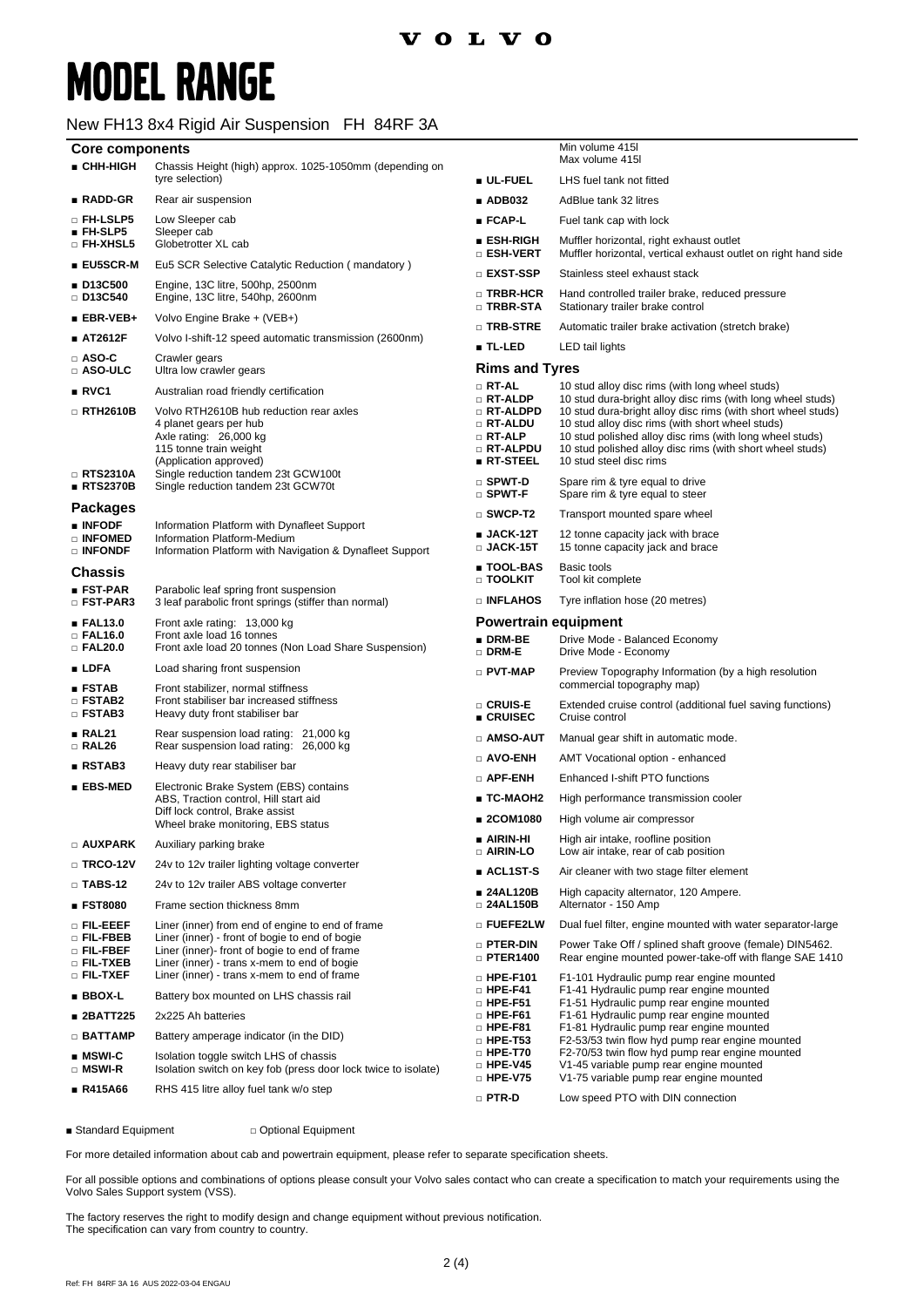# **MODEL RANGE**

### New FH13 8x4 Rigid Air Suspension FH 84RF 3A

| $\Box$ PTR-DH                    | High speed PTO with DIN connection                                                                    | $\Box$ TBK70F                              | Top bunk 700mm wide, foldable                                                                               |
|----------------------------------|-------------------------------------------------------------------------------------------------------|--------------------------------------------|-------------------------------------------------------------------------------------------------------------|
| $\Box$ PTR-DM<br>$\square$ PTR-F | Medium speed PTO with DIN connection<br>Rear PTO trans.flange 100% speed                              | ■ SLCP-BAS                                 | Standard sleeper control panel                                                                              |
| □ PTRD-D<br>$\square$ PTRD-F     | PTO with 2 DIN connections rear + 1 DIN connection front<br>PTO with 1 DIN + 1 flange connection rear | □ SLCP-LUX                                 | Sleeper control panel                                                                                       |
| $\Box$ HPG-F41                   |                                                                                                       | $\square$ SAFE                             | Safe box at bed-end                                                                                         |
| $\Box$ HPG-F61                   | F1-41 hydraulic pump gearbox mounted<br>F1-61 hydraulic pump gearbox mounted                          | □ RUS-BAS                                  | Rear upper cab storage - 154 litres for Sleeper/Globetrotter &<br>60 litres for Day Cab                     |
| $\square$ stwm-le                | Steering wheel material - leather                                                                     | □ RUS-HIG                                  | Rear upper cab storage - 245 litres                                                                         |
| □ ACCLF-D<br>□ ACCLF-E           | Acceleration Limiting Feature - Disabled<br>Acceleration Limiting Feature - Enabled                   | $\square$ TABLE<br>□ REFR-RUS              | Table                                                                                                       |
| ∎ ESP-BAS1                       | ESP package (tractor/trailer combinations with ABS. Rigids                                            | $\square$ refrig                           | 28 litre refrigerator in upper rear storage<br>33 litre refrigerator under lower bunk                       |
|                                  | with standard COG)                                                                                    | □ MICRO-PK                                 | Preparation kit for microwave                                                                               |
| ∎ HWSS-ACB                       | ACC & forward collision warning & emergency braking.                                                  | $BOTH-D$<br>□ BOTH-DL                      | Bottle holder in driving area<br>Bottle holder in driving & resting areas                                   |
| $\blacksquare$ LSS-DW            | With lane departure system                                                                            | □ BOTH-L                                   | Bottle holder in resting area                                                                               |
| LCS                              | Lane change support                                                                                   | $\blacksquare$ SOL12S                      | 12v outlet in sleeper area                                                                                  |
| $\blacksquare$ DAS-W             | Driver alert support warning                                                                          | ■ INLI-BAS                                 | Interior night lights                                                                                       |
| □ RSENS-W                        | Rain sensor to activate wipers                                                                        | □ INLI-NL<br>□ INLI-NLD                    | Interior white and red (night) light<br>Interior light including night light and dimmer function            |
| $\blacksquare$ CU-ECC            | Climate controlled air conditioning                                                                   | $\square$ ARL-FLEX                         | Flexible reading lamp (snake light)                                                                         |
| □ IMMOBIL                        | Engine immobiliser                                                                                    | $\blacksquare$ RH-ER                       | Roof hatch-electric (metal emergency exit)                                                                  |
| □ ALARM-B                        | Anti-theft alarm (cab)                                                                                | □ RH-ETR                                   | Roof hatch-electric (tinted glass & rear opening)                                                           |
| $\Box$ AMPL400                   | 400 watts, 8 channel amplifier<br>Including a subwoofer                                               | $\Box$ VANMIR                              | Vanity mirror                                                                                               |
| <b>BUPMON</b>                    | Back-up camera                                                                                        | $\square$ AS-FUS                           | Auxiliary shelf, front upper storage                                                                        |
| ∎ ISUNS-DS                       | Interior side sunvisor - driver's door                                                                | $\Box$ INFOT-PK                            | LCD screen mount - 6kgs max                                                                                 |
| □ ISUNF-RE                       | Interior sunvisor - front (electric)                                                                  | <b>Cab exterior</b>                        |                                                                                                             |
| ■ ISUNF-RM                       | Interior sunvisor - front (manual)                                                                    | ■ EXTL-BAS<br>$\square$ extl-en2           | Standard exterior trim level<br>Enhanced exterior trim level 2                                              |
| $\blacksquare$ CSPL-BXD          | Centre section dash panel pull out drawer                                                             | $\square$ extl-enh                         | Enhanced exterior trim level.                                                                               |
| □ ADFS<br>∎ BUPALARM             | 2 din slots in front shelf<br>Reverse alarm                                                           | ■ DGLAS-H<br>□ DGLAS-L                     | Hardened door glass<br>Laminated door glass                                                                 |
| □ LOADIND                        | Load indicator, electronic controlled suspension (SUSPL-EC)                                           | ■ LOCK-CTL                                 | Central door locking-Key                                                                                    |
| $\Box$ REMC-MF                   | Multifunction wireless remote control                                                                 | □ LOCK-REM                                 | Central door locking with remote control                                                                    |
| $\blacksquare$ FIREX25A          | Fire extinguisher 2.5 kg                                                                              | $\blacksquare$ BUMP-B<br>$\square$ BUMP-B2 | Bumper - plastic<br>Bumper - steel                                                                          |
| ∎ WRITEPAD                       | Storable steering wheel fit clip board                                                                | □ WILDBAR                                  | Wildbar                                                                                                     |
| ∎ DST-CF5                        | Fully adjustable driver's comfort seat                                                                | □ BUMP-SP                                  | Bumper spoiler                                                                                              |
|                                  | Air suspension, heated, integrated safety belt                                                        | $\blacksquare$ BUGNET                      | Insect net in front of radiator                                                                             |
| □ SBD-RED                        | Red safety belts, pass. & driver seats                                                                | ■ CTILTP-E                                 | Electrical cab tilt pump                                                                                    |
| $\blacksquare$ SBPRE-DS          | Drivers seat belt pretensioner                                                                        | $\square$ FCABS-A                          | Front cab suspension-air bellows                                                                            |
| ∎ PST-BAS1<br>□ PST-CF5          | Basic passenger's seat<br>Fully adjustable passenger comfort seat                                     | $\blacksquare$ FCABS-M                     | Front cab suspension-mechanical spring                                                                      |
|                                  | Air suspension, heated, safety belt                                                                   | $\square$ RCABS-A<br>$RCABS-M$             | Rear cab suspension-air bellows<br>Rear cab suspension-mechanical spring                                    |
| □ SBPRE-PS                       | Passenger seatbelt pretensioner                                                                       | <b>MIRFLA3</b>                             | Electrically operated flat mirrors                                                                          |
| □ ARMRE-BB<br>∎ ARMRE-DB         | Armrests both sides - driver's & passenger's seat<br>Armrests both sides - driver's seat              | □ MIRFLACP                                 | Wide angle and close view mirror both sides<br>Electrically heated & operated flat glass mirrors with front |
| ∎ ARU-LEA                        | Seat armrest upholstery - leather                                                                     |                                            | monitoring camera on passenger side.                                                                        |
| ∎ GRABHI-B<br>□ GRABHI-L         | Instep grab handle - standard<br>Instep grab handle - leather bound                                   | $\blacksquare$ SUNV-H<br>□ AD-ROOF         | <b>Exterior sunvisor</b><br>Aero-dynamic roof mounted deflector                                             |
| ∎ FMAT-RUB                       | Floor mats - rubber                                                                                   | □ AD-SIDES                                 | Aero-dynamic cab side deflectors                                                                            |
| ∎ LBK80F                         | Lower bunk 815mm wide                                                                                 | $\square$ GUARD-W                          | Windscreen stoneguard                                                                                       |
| □ LBK80FRE<br>□ LBK80FRM         | Lower bunk 815mm wide, electrically reclinable<br>Lower bunk 815mm wide, manually reclinable          | ■ HL-BASIC                                 | Standard head lamps                                                                                         |
| ∎ MATL-FI                        | Mattress lower bunk - firm                                                                            | □ HL-CLEAN                                 | Head lamp cleaning system                                                                                   |
| □ MATL-SF                        | Mattress lower bunk - semi firm                                                                       | □ HL-ADJ                                   | Headlight adjustment - manual                                                                               |
| □ OLMAT-BA                       | Mattress overlay - basic                                                                              | ■ DRL-LED                                  | V-shaped LED daytime running light                                                                          |
| $\Box$ TBK70AD                   | Top bunk 700mm wide, foldable & height adjustable                                                     | <b>DRIVL2</b>                              | Integrated driving lamps                                                                                    |
|                                  |                                                                                                       |                                            |                                                                                                             |

■ Standard Equipment □ Optional Equipment

For more detailed information about cab and powertrain equipment, please refer to separate specification sheets.

For all possible options and combinations of options please consult your Volvo sales contact who can create a specification to match your requirements using the Volvo Sales Support system (VSS).

The factory reserves the right to modify design and change equipment without previous notification. The specification can vary from country to country.